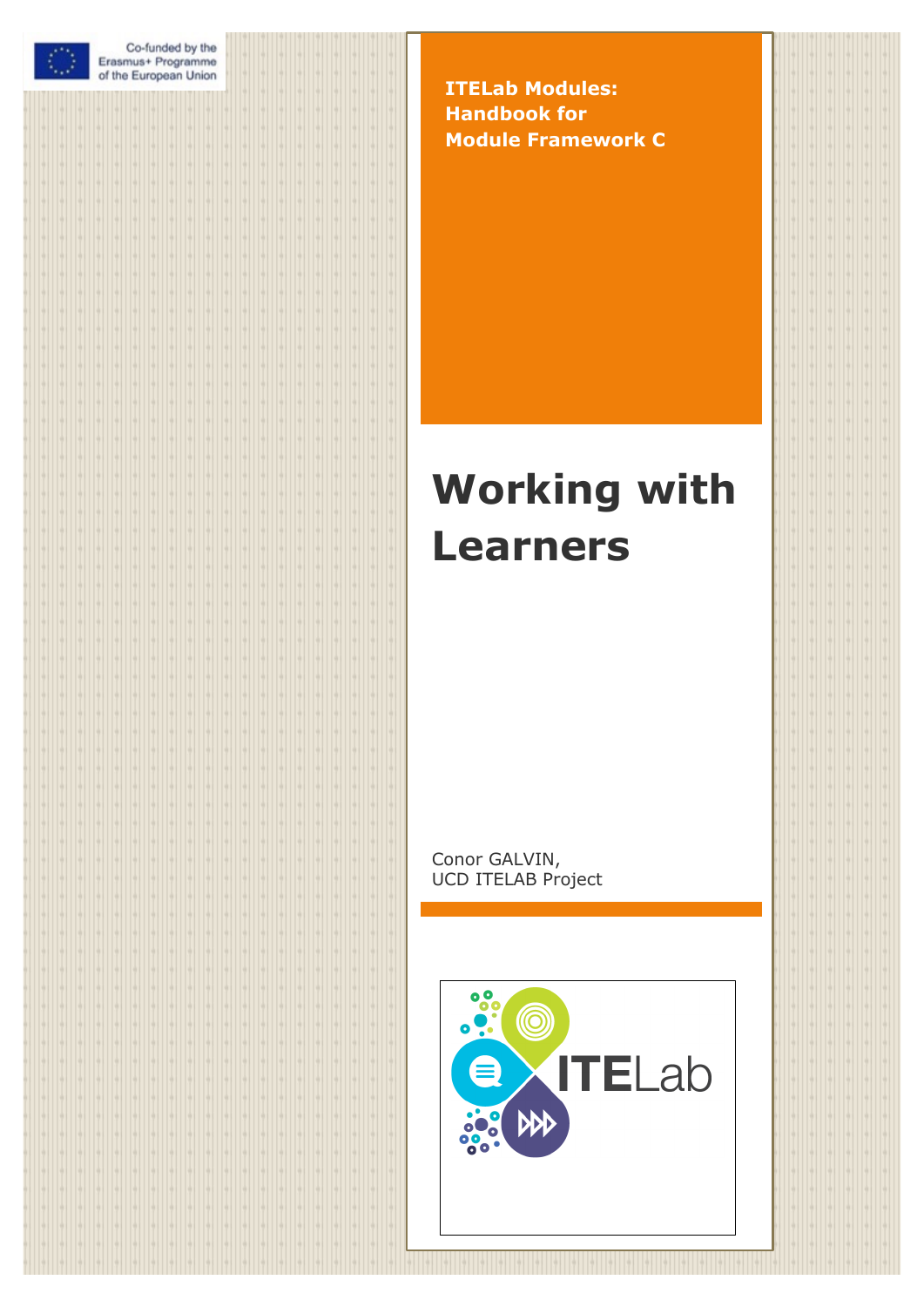



## **WELCOME TO THE ITELAB MODULE FRAMEWORK ON WORKING WITH LEARNERS**

**W**elcome to the **ITELab** Module Framework **Working with Learners.** The framework is designed for generalist use, not just for IT / ICT specialist student teachers – it is assembled to be relevant to all beginning teachers / teachers in formation.

We suggest that the materials and activities referenced below can provide all or some of the basis for a 6-week block of work with student teachers; ideally having some placement access during that block.

**ITELab Handbooks** act as reference points for suggested activities and build on the collective experience of the ITELab partnership project. They are not a prescription but instead act as a reference point and guide for local activity.

This short handbook on the **ITELab** Module Framework **Working with Learners** is designed to help anyone using the framework – or some aspects of it – to integrate ITELab resources into their courses. It provides an overview of the underpinning ITELab philosophy and an outline of the framework structures, activities, and possible assessment arrangements. The handbook has now been revised for a final time in light of three pilot / beta test runs.

We hope this handbook in its now final form offers a good start-point for work on developing better, pedagogically-infused technology usage among teacher educators and student teachers, and that users enjoy working with the framework materials provided.

*Conor Galvin (PhD)* UCD ITELab Team Leader, 2017-19

October 2019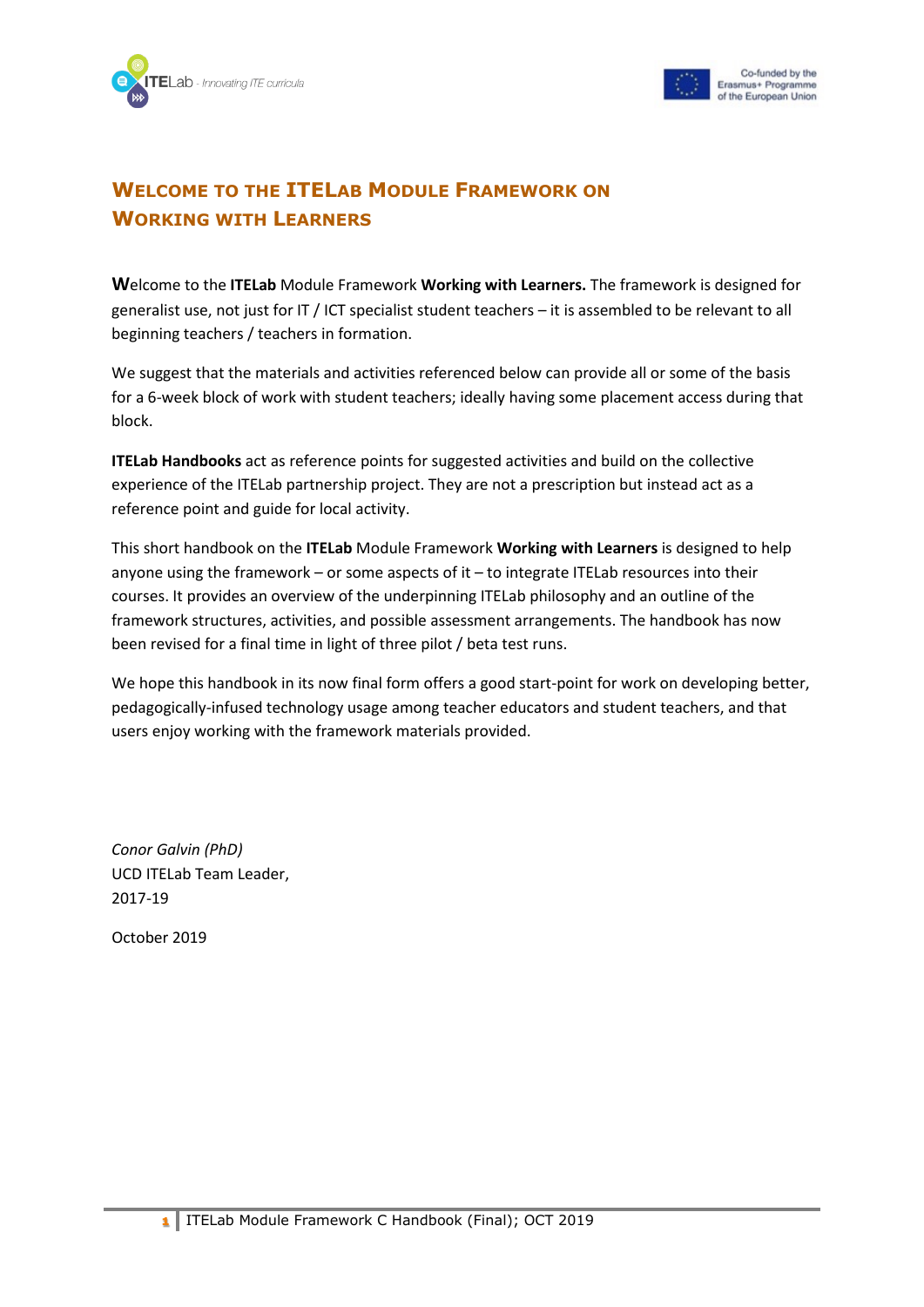



#### **MODULE OVERVIEW:**

#### **Working with Learners. Content & Activity Summary**

|                      | <b>WEEK-ON-WEEK</b>             |                                                                                                                                                                                                                                                                                                                           |
|----------------------|---------------------------------|---------------------------------------------------------------------------------------------------------------------------------------------------------------------------------------------------------------------------------------------------------------------------------------------------------------------------|
| <b>UNIT</b><br>/WEEK | <b>TIMINGS</b><br>[PROVISIONAL] | <b>TOPIC</b>                                                                                                                                                                                                                                                                                                              |
| <b>Wk1</b>           |                                 | <b>Situational Awareness in Teaching &amp;</b><br>Learning; What it means to 'read' a learning<br>environment and why it is important.<br>Addressing the information gap.<br>Identifying needs - perception,<br>comprehension, and projection.                                                                            |
| <b>Wk 2</b>          |                                 | <b>Building Learning from Where They Are:</b><br>What is self-directed learning? Guiding<br>$\bullet$<br>and Encouraging self-directed work.<br><b>Exploring Video-Mediated Opportunities</b><br>for student Self-Directed Learning                                                                                       |
| <b>Wk3</b>           |                                 | <b>Deeper Reflection and Teaching [1]:</b><br>Reflection for classroom action.<br>Needs identification & analysis, planning<br>$\bullet$<br>an intervention / lesson including<br>integrating technology into planning.<br>Writing and using learning outcomes.<br>Testing your planning against models.                  |
| <b>Wk4</b>           |                                 | <b>Deeper Reflection and Teaching [2];</b><br>Reflection on classroom action<br>Reflecting on practice in the classroom<br>using the Queensland Approach<br>Reflecting on outcomes to learning<br>$\bullet$<br>using the Co-Lab Framework<br>Assessment Guidance.                                                         |
| <b>Wk 5</b>          |                                 | Using a video-based professional learning<br>platform;<br>Exploring the possibilities of a platform<br>like IRIS Connect & ethics involved.<br>Working with IRIS Connect Platform;<br>$\bullet$<br>exploring IC recording & upload tools.<br>Video Analysis & time-stamped<br>commentary as classroom dialogue<br>theory. |
| Wk 6                 |                                 | Collaborative, online, video-based<br><b>Professional Learning.</b><br>Working with the IRIS Connect<br>$\bullet$<br>Platform; recording and sharing mini-<br>classes and clips.<br>Reflecting critically with the aid of<br>$\bullet$<br>video; using Catapano's Taxonomy and<br>Interrogative Frame.                    |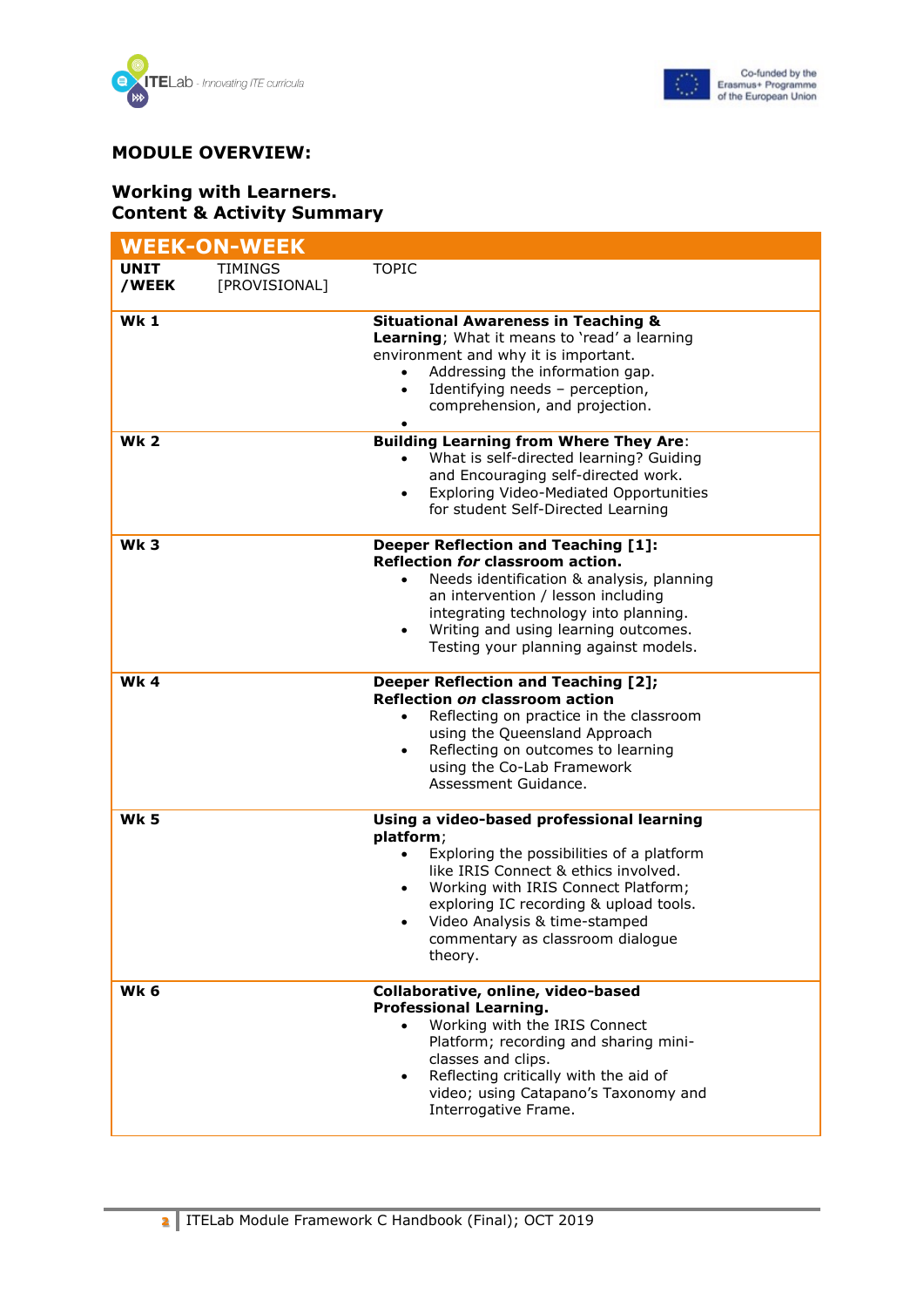



## **MODULE C: Working with Learners**

[3ECTS Level 3; configuration of hours of direct input & hours of related project work/ self-directed learning to be decided locally]

| <b>Focus</b>                                                   | <b>Concept</b>                                                                                                                                                                                                                                                                                                                   | <b>Competence Areas</b>                                                                                                                                                                                                                                                                                                                                                                                                                                                                                                                                                                                                              | <b>Assessment</b>                                                                                                                                                                                    |
|----------------------------------------------------------------|----------------------------------------------------------------------------------------------------------------------------------------------------------------------------------------------------------------------------------------------------------------------------------------------------------------------------------|--------------------------------------------------------------------------------------------------------------------------------------------------------------------------------------------------------------------------------------------------------------------------------------------------------------------------------------------------------------------------------------------------------------------------------------------------------------------------------------------------------------------------------------------------------------------------------------------------------------------------------------|------------------------------------------------------------------------------------------------------------------------------------------------------------------------------------------------------|
| Working<br>with<br><b>Learners</b>                             | Designed to: introduce<br>and explore principles<br>and practical issues<br>relating to working<br>with learners and its<br>value to the beginning<br>teacher / teachers in<br>programmes of<br>formation and<br>education. Technology<br>is referenced<br>throughout and is used<br>as an aid to the<br>participants' learning. | Develop capability<br>$\bullet$<br>relating to reflective<br>practice and professional<br>self-efficacy<br>Explore the value of<br>personal learning<br>planning to the beginning<br>teacher / teachers in<br>programmes of formation                                                                                                                                                                                                                                                                                                                                                                                                | The design,<br>production,<br>resourcing, and<br>critical reflection on a<br>personal learning<br>plan, covering a<br>three to five lessons<br>on a topic of concern<br>to the beginning<br>teacher. |
| Objectives /<br><b>Intended</b><br>Learning<br><b>Outcomes</b> | and events in a systematic way;<br>$\bullet$<br>student groups;<br>$\bullet$<br>use of ICT and other technology.                                                                                                                                                                                                                 | At the conclusion of this module participants will be able to:<br>Draw meaningful professional learning from planning for teaching activities<br>plan, teach and reflect on learning activities /opportunities provided for<br>identify opportunities and plan effectively for learning activities that make                                                                                                                                                                                                                                                                                                                         |                                                                                                                                                                                                      |
| Annex 1] These are: $1$                                        |                                                                                                                                                                                                                                                                                                                                  | ITELab Modules are framed around the DigCompEdu areas of capability each of which is expressed<br>in terms of specific competence and applications - with a total of 22 competences making up the full<br>frame. These areas focus on different aspects of educators' professional capability and activity. [See                                                                                                                                                                                                                                                                                                                     |                                                                                                                                                                                                      |
| 2.                                                             | and professional development.<br>teaching and learning.<br>and learners' active engagement.<br>problem solving.                                                                                                                                                                                                                  | 1. Professional Engagement; using digital technologies for communication, collaboration<br>Digital Resources; sourcing, sharing and creating digital resources.<br>3. Teaching & Learning; Managing and orchestrating the use of digital technologies in<br>4. Assessment; using digital technologies and strategies to enhance assessment.<br>5. Empowering Learning; using digital technologies to enhance inclusion, personalisation<br>6. Facilitating Learners Digital Competence; enabling learners to creatively and responsibly<br>use digital technologies for information, communication, content creation, wellbeing, and |                                                                                                                                                                                                      |

<span id="page-3-0"></span><sup>1</sup> From the final report of the DigCompEdu Project: *European Framework for the Digital Competence of Educators; DigCompEdu*, Redecker, C and Punie, Y (eds) (2017) EUR28775 EN.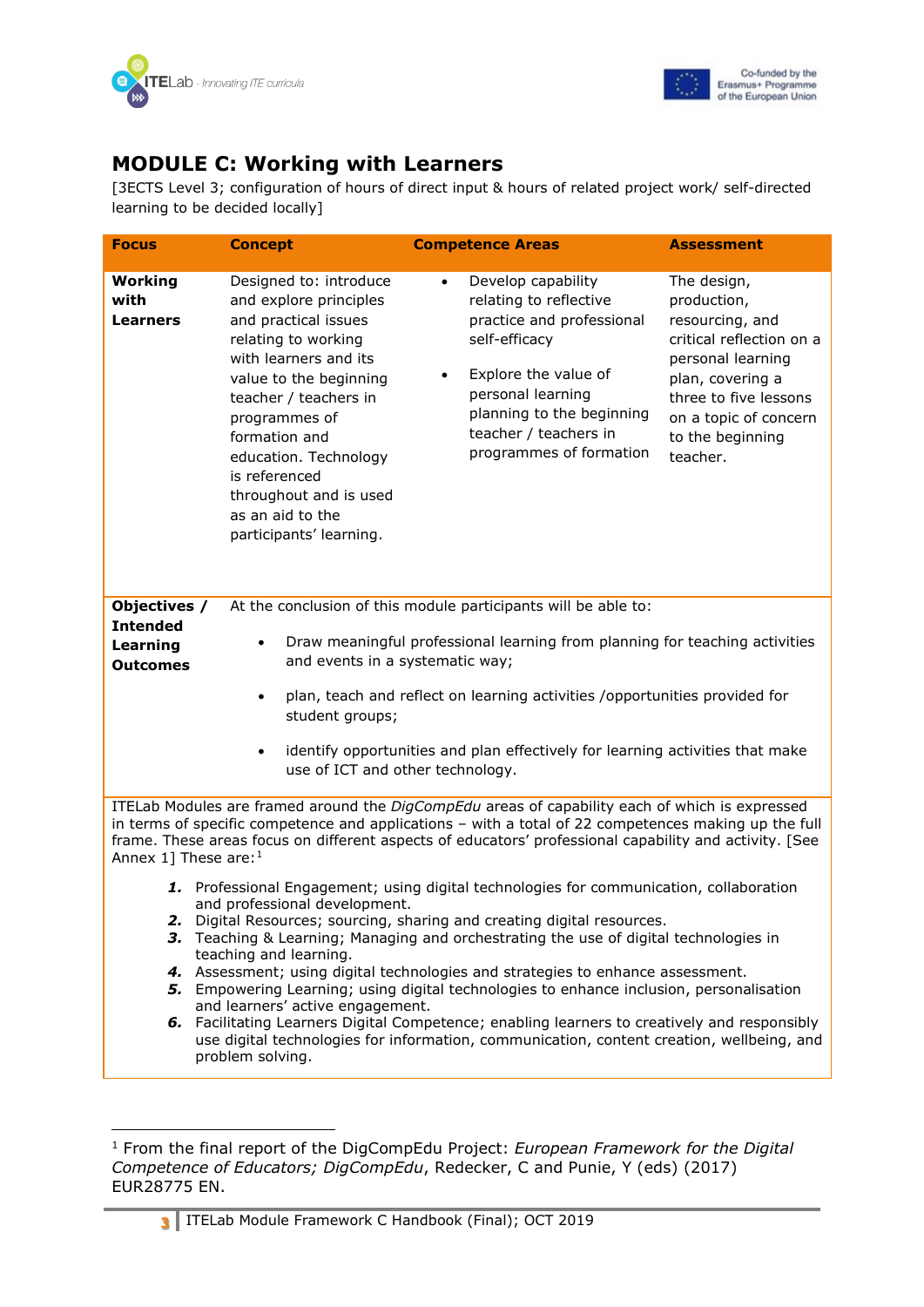



| Unit 1         | <b>Developing Awareness in teaching &amp;</b><br><b>UNIT FOCUS:</b><br>learning settings                                                                                                                                                                                                                                                                                                                                                                                                                                                                                                                                                                                                                |
|----------------|---------------------------------------------------------------------------------------------------------------------------------------------------------------------------------------------------------------------------------------------------------------------------------------------------------------------------------------------------------------------------------------------------------------------------------------------------------------------------------------------------------------------------------------------------------------------------------------------------------------------------------------------------------------------------------------------------------|
| <b>Wks 1-2</b> | The nature of self-directed, professional learning;<br>$\bullet$                                                                                                                                                                                                                                                                                                                                                                                                                                                                                                                                                                                                                                        |
|                | Using technology to open up teacher learning;<br>$\bullet$                                                                                                                                                                                                                                                                                                                                                                                                                                                                                                                                                                                                                                              |
|                | Identifying and responding to early professional learning needs.<br>$\bullet$                                                                                                                                                                                                                                                                                                                                                                                                                                                                                                                                                                                                                           |
|                | Unit 1 is about understanding situational awareness in teaching & learning<br>settings and learning how to start developing this. The underlying idea is<br>that through this growing awareness the beginning teacher/ student<br>teacher experiences and practices using ICT to assist in their own<br>professional learning.                                                                                                                                                                                                                                                                                                                                                                          |
|                | Wk1. Situational Awareness in Teaching & Learning; What it means<br>to 'read' a learning environment and why it is important.                                                                                                                                                                                                                                                                                                                                                                                                                                                                                                                                                                           |
|                | <b>Start-up:</b> Opening class discussion on what 'situation awareness /<br>classroom awareness' might mean for the teacher? Use a Padlet to gather<br>individual further responses and then synthesise these.                                                                                                                                                                                                                                                                                                                                                                                                                                                                                          |
|                | <b>Development:</b> 1: Have the students work in pairs read and annotate the<br>short piece by Nikki Davies that can be found here:<br>https://bit.ly/2Q5BDDe 2: Ask for plenary comments relating to her claims<br>around reflective self-practice and the difficulties of forging positive<br>student-teacher relations in the classroom setting. 3: Ask students to<br>review the short video from the Learning Works site on 'self-awareness'<br>they will find here: https://bit.ly/2A6Ekuh . Draw out responses as to who<br>the video is directed towards and relating to the way video-gaming is used<br>in the video. Are they uneasy about anything? Are they persuaded by the<br>line takes? |
|                | <b>Consolidation:</b> Direct students to the short piece on philosophical<br>perspectives on inclusion and awareness here: https://bit.ly/2Q70HK0.<br>Ask them to consider the main points made in the piece and to decide if<br>these are relevant to them, in their present situation. And if so, how and<br>why?                                                                                                                                                                                                                                                                                                                                                                                     |
|                | <b>Follow-out:</b><br>Set a Challenge Question such as: What is situation awareness and how<br>can we factor it into a learning experience to our students' benefit? Refer<br>the students to the paper by Holgersson on noticing/ and Cognitively-<br>Guided-Instruction here: https://bit.ly/2R3P8Ak . Ask them to write a short<br>response to the paper via the challenge question.                                                                                                                                                                                                                                                                                                                 |
|                | <b>Capability building / DigCompEdu focus: 2:1 Selecting Digital</b><br>Resources, 2:2 Creating & Modifying Digital Resources, 3:3 Collaborative<br>learning, 6:2 Facilitating Learners Digital Competence.                                                                                                                                                                                                                                                                                                                                                                                                                                                                                             |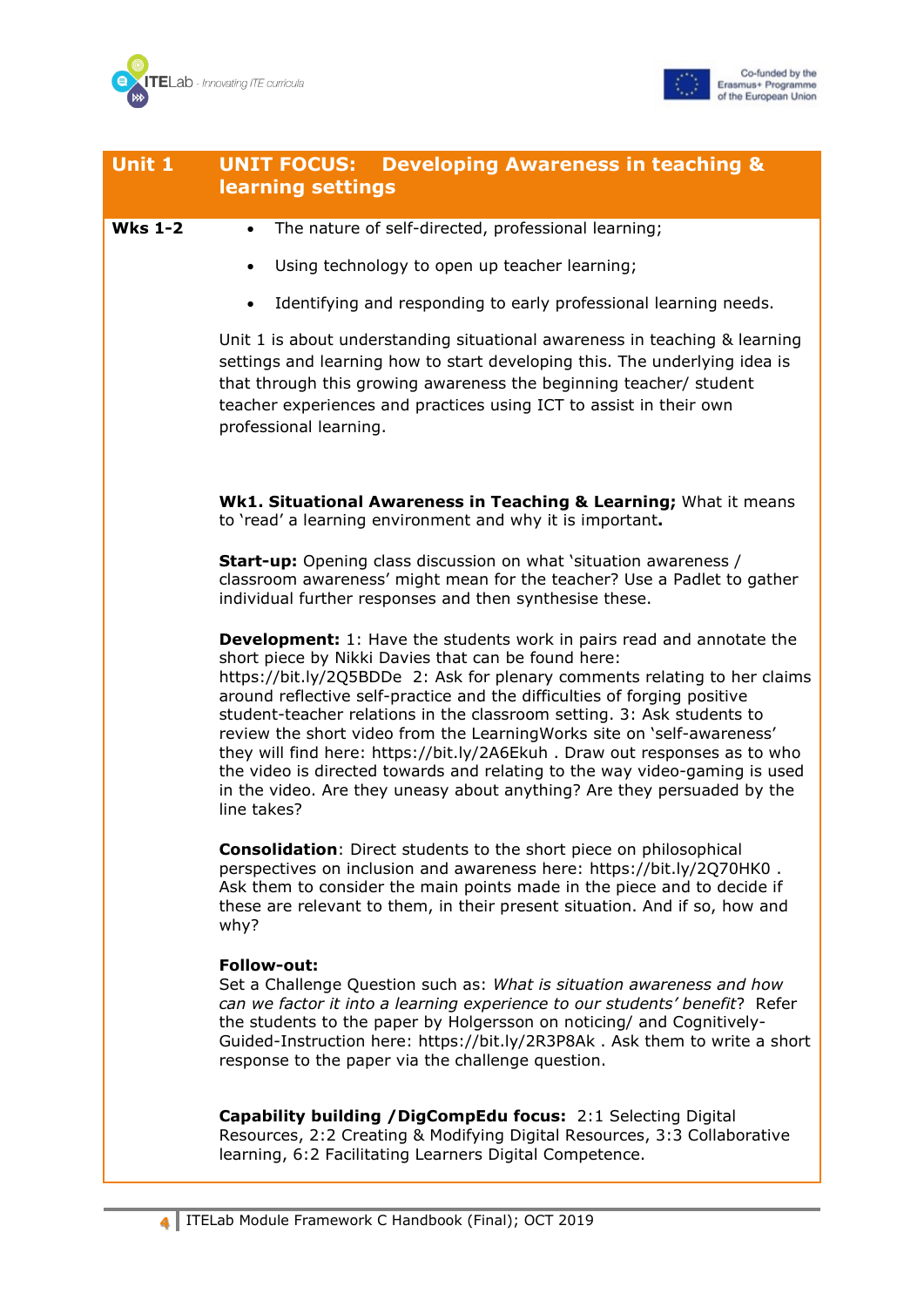



#### **Week 2. Building Learning from Where They Are.**

**Start-up:** watch and critically engage with a short video which considers the nature and challenges of self-directed learning: https://bit.ly/2DNUqNB

Ask the students to consider in particular: the overall ideas being pursued by Pierson on the nature of human connection in education, and the idea of being born to make a difference.

**Development**: Working in small groups students, have the students visit the Howard-Suamico website and explore designated sections of it. [https://hssd-tlc.weebly.com/building-culture.html ] Structure a think, pair, share activity around the ideas the site presents on personalised learning.

Discuss the possible value of this approach to developing plans for class activity. Ask each student group to generate a 3 slide Presentation / Report on what you discussed, to share with the class.

**Consolidation**: Read quickly through the methods section of Bourdeau et al 2017 paper for what they term their 'video-work approach': https://eric.ed.gov/?id=EJ1167307. Discuss how some of these points might be used to add an extra layer of value to lesson planning / development & how it might also be used as a way to guide reflection on the *planning for learning* process.

Hold a class plenary to bring ideas forward on this.

**Follow-out:** Individually, read the full text of the Bourdeau et al 2017 paper.

**Capability building /DigCompEdu focus:** 2:1 Selecting Digital Resources, 2:2 Creating & Modifying Digital Resources, 3:3 Collaborative learning, 6:2 Facilitating Learners Digital Competence.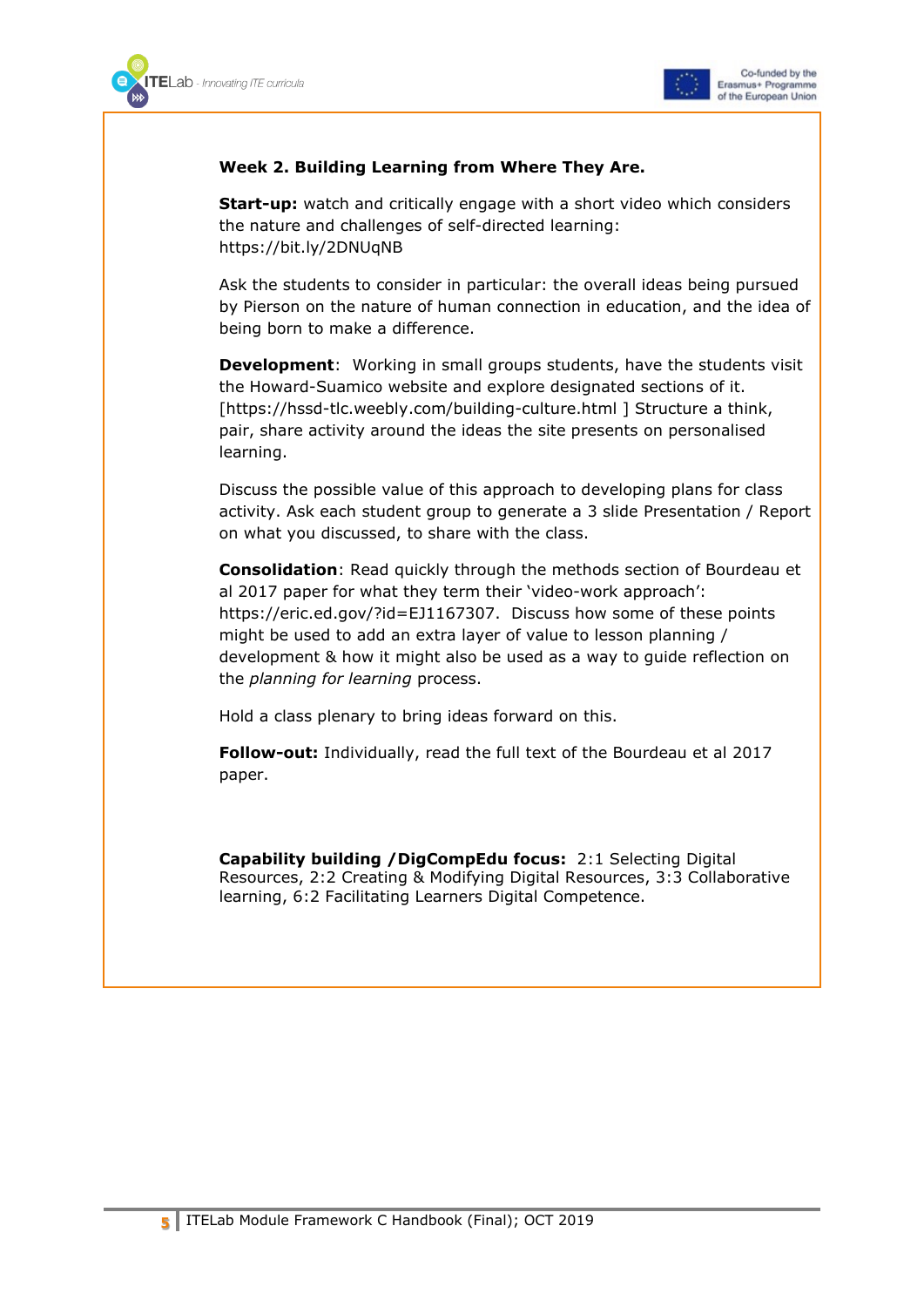



| <b>Unit 2</b>  | <b>UNIT FOCUS: Reflection; on, in, and for classroom</b><br>action.                                                                                                                                                                                                                                                                                                                                                                                                                                                                                                                   |
|----------------|---------------------------------------------------------------------------------------------------------------------------------------------------------------------------------------------------------------------------------------------------------------------------------------------------------------------------------------------------------------------------------------------------------------------------------------------------------------------------------------------------------------------------------------------------------------------------------------|
|                |                                                                                                                                                                                                                                                                                                                                                                                                                                                                                                                                                                                       |
| <b>Wks 3-4</b> | Thinking about using learning outcomes to focus work;<br>$\bullet$                                                                                                                                                                                                                                                                                                                                                                                                                                                                                                                    |
|                | Using the Queensland approach to improve reflective practice.<br>$\bullet$                                                                                                                                                                                                                                                                                                                                                                                                                                                                                                            |
|                | Preparing for the use of video-based reflective practice<br>$\bullet$                                                                                                                                                                                                                                                                                                                                                                                                                                                                                                                 |
|                | Unit 2 considers the area of teacher reflection in more detail. The intention<br>in this unit is to encourage and support the beginning teacher/ student<br>teacher in engaging more reflectively with planning and thinking about<br>teaching.                                                                                                                                                                                                                                                                                                                                       |
|                | Wk3. Reflection and Teaching [1]: Reflection for classroom action.                                                                                                                                                                                                                                                                                                                                                                                                                                                                                                                    |
|                | <b>Start-up:</b> Watch and then discuss the short CIPD UK video on reflective<br>practice in the business world:<br>https://www.youtube.com/watch?v=M9hyWVEG2x0 Is this view relevant                                                                                                                                                                                                                                                                                                                                                                                                 |
|                | to schools and educational settings? In what ways? What are the main<br>divergences between these settings and schools?                                                                                                                                                                                                                                                                                                                                                                                                                                                               |
|                | <b>Development:</b> 1: Ask the students to consider how we can go about the<br>identification & analysis of learning needs in classrooms. Direct them to<br>the EUN Co-Lab Learning Scenarios Framework here:<br>http://colab.eun.org/learning-scenarios . Ask them to agree on how using<br>this might improve learning needs analysis. 2: Share findings from the<br>initial discussion then direct them to the concept of learning outcomes. 3:<br>in Subject groups ask students to outline learning objective for a given<br>learning situation. Discuss the results in plenary. |
|                | <b>Consolidation:</b> Visit the CORA UCC site and consider the claims made by<br>Kennedy regarding the power of outcomes - planning as opposed to<br>working only with objectives. The nature of learning outcomes: Kennedy<br>Chapter 2 of https:// https://bit.ly/216Ndse . Use a Padlet (or similar) to<br>gather class-wide reflections.                                                                                                                                                                                                                                          |
|                | Follow-out: [1] Set a post-class reading on reflection on action, such as<br>Munby here: https://bit.ly/2DzhhLJ. Given the dated nature of this piece,<br>do they think much has changed? In preparation for week 4, register<br>for an IRIS Connect video platform user account and complete the<br>short Module C induction activity on the platform.                                                                                                                                                                                                                               |
|                | [2] IRIS CONNECT PLATFORM REGISTRATION. Complete<br>registration to the IRIS connect video-based platform via this link:<br>https://www.irisconnect.com/uk/itelab-registration/ Each student<br>will need to create an individual user account. Once they have activated<br>these account, then can log in and select the ITELab Module C Group from<br>the drop-down menu, to begin participating and exploring.                                                                                                                                                                     |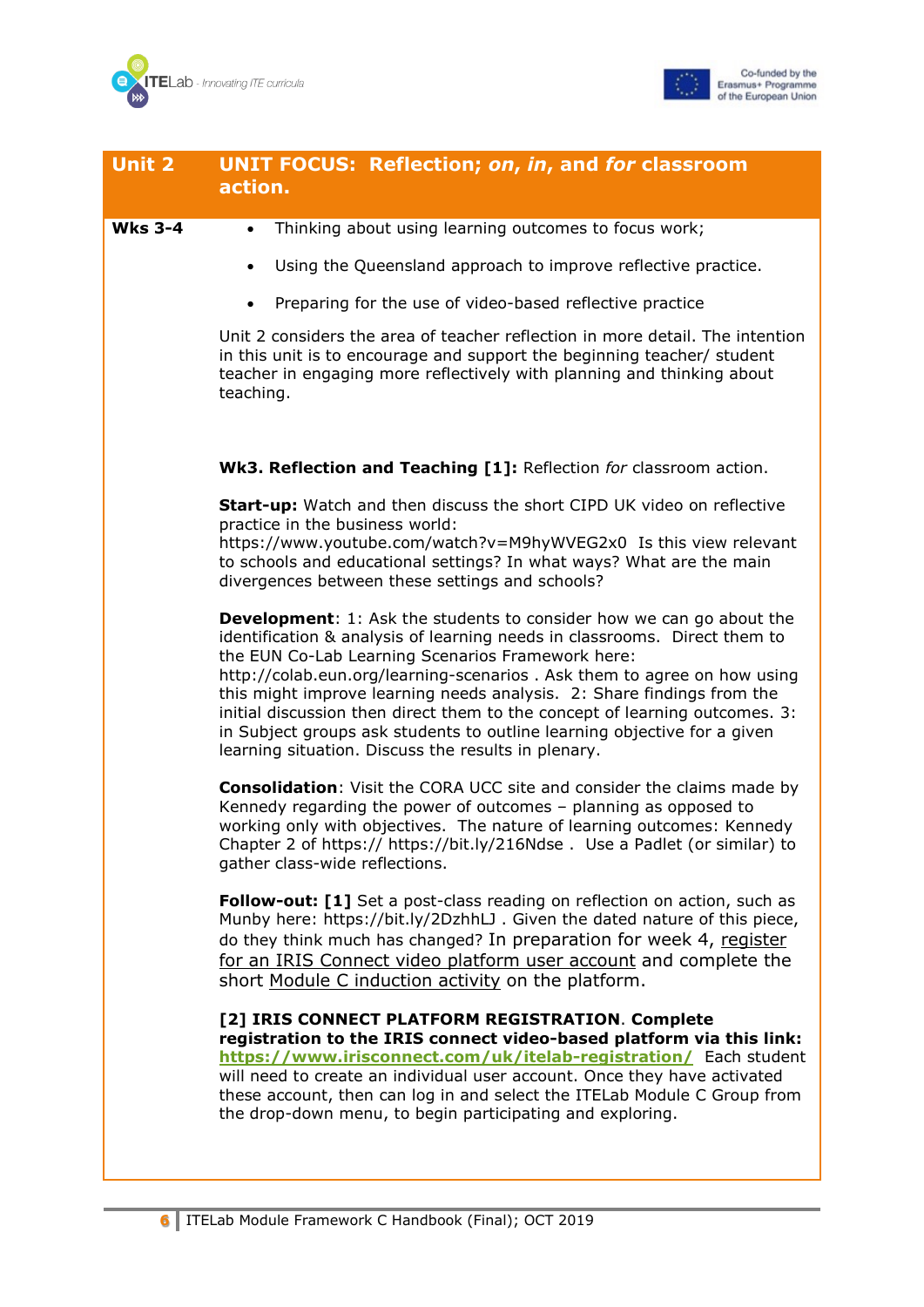



**Capability building /DigCompEdu focus:** 2:1 Selecting Digital Resources, 2:2 Creating & Modifying Digital Resources, 3:3 Collaborative learning, 6:2 Facilitating Learners Digital Competence.

#### **Week 4. Reflection and Teaching [2**]; reflecting on and in practice.

**Start-up:** Plenary discussion based on the previous week's reading by Munby; guage their understandings of reflecting *on* and reflection *in* practice in the classroom. Discuss the iterative, life-long nature of this activity for teachers.

**Development:** 1: Direct the students to the Queensland Approach to teacher reflexivity; https://bit.ly/1bTA2IM . Divide out the document among the group and ask each 'team' to annotate a section, according to teaching interests or subject specialism, for example. 2: Aske each group to produce a sharable summary of their deliberations – perhaps using FlipGrid or another video-clip site. 3: Share outcomes in a plenary way; view and discuss each contribution. 4: Ask the students to consider how reflection of this nature might connect to assessment practices. Discuss as a class the value of having a consistent mechanism of reflecting on outcomes to learning. 5. Direct the class to the section in the Learning Scenarios frame that considers assessment of learning, here: http://colab.eun.org/assessment-guidelines

#### **Consolidation**:

Direct the class to the Reflective Video Activity in the Module C group on IRIS Connect platform. Using elements of the Queensland approach to reflective practice as outlined, ask the students to reflect upon the video clip, comment online and then discuss in groups and/or as a class.

**Follow-out:** Ask students to engage with the following questions using the discussion forums on the IRIS Connect platform:

- What are the advantages and more problematic aspects of using *'reflection' as a constant aspect of your teaching and preparation?*
- *To what extent do you see a role for video in supporting reflective practice and professional learning communities?*

In preparation for week 5, download the IRIS Connect application onto a personal mobile device and do a test recording.

**Capability building /DigCompEdu focus**: 1:2 Professional Collaboration, 1:3 Reflective Practice, 2:1 Selecting Digital Resources, 2:2 Creating & Modifying Digital Resources, 3:3 Collaborative learning, 6.2 Facilitating learners' Digital communication & collaboration.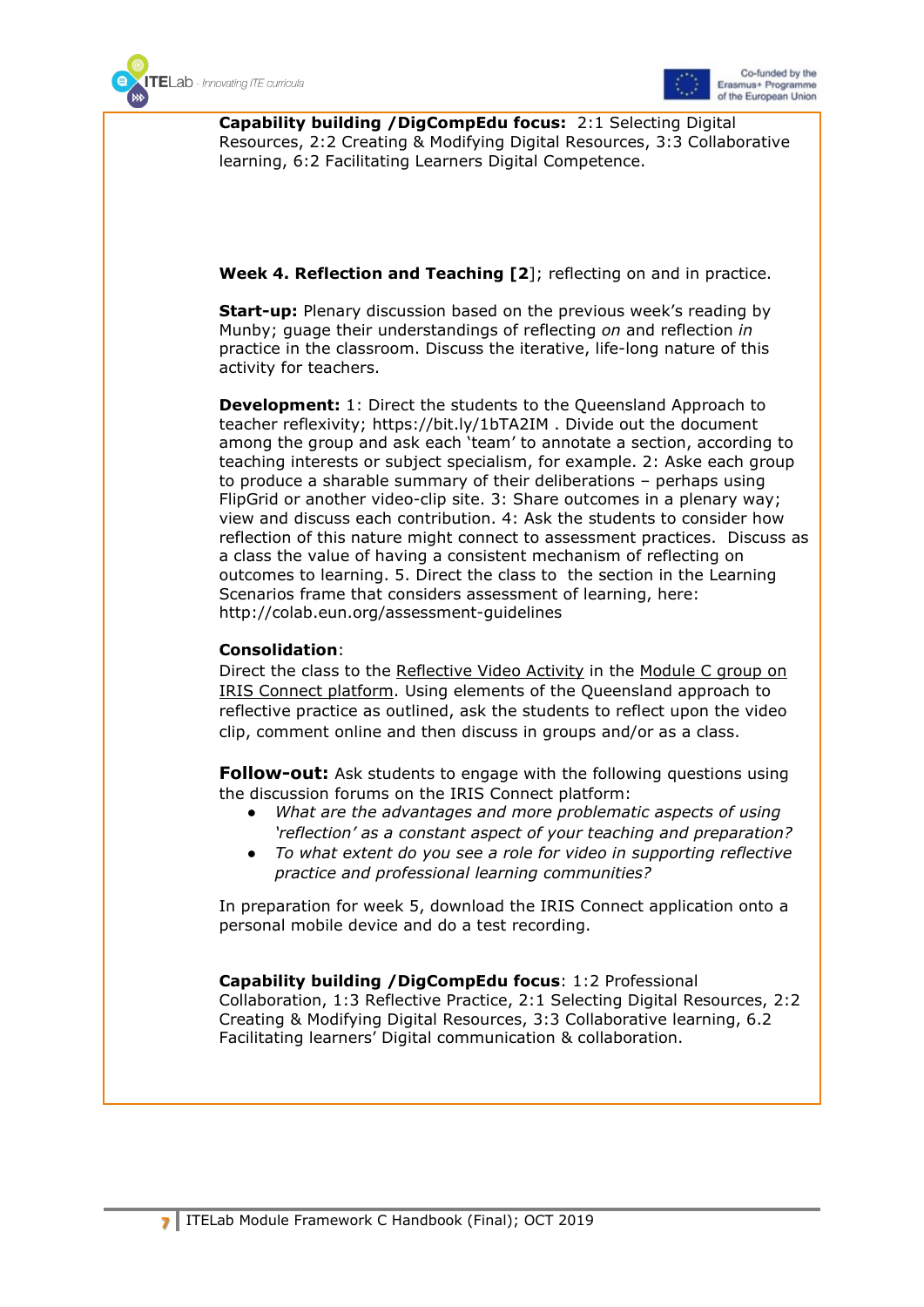



| <b>Unit 3</b>  | <b>UNIT FOCUS: Working on practice; using video</b><br>technologies as an aid to practice development.                                                                                                                                                                                                                                                                                                                                                                                                                                                                                                                                                                                                                                                                 |
|----------------|------------------------------------------------------------------------------------------------------------------------------------------------------------------------------------------------------------------------------------------------------------------------------------------------------------------------------------------------------------------------------------------------------------------------------------------------------------------------------------------------------------------------------------------------------------------------------------------------------------------------------------------------------------------------------------------------------------------------------------------------------------------------|
| <b>Wks 5-6</b> | Using video-based professional learning platforms; TIMSSVIDEO and<br>$\bullet$<br><b>IRIS Connect</b>                                                                                                                                                                                                                                                                                                                                                                                                                                                                                                                                                                                                                                                                  |
|                | Collaborative on-line video-based Professional Learning; issues and<br>$\bullet$<br>practices.                                                                                                                                                                                                                                                                                                                                                                                                                                                                                                                                                                                                                                                                         |
|                | Unit 3 focuses on how video technology can be used to assist in building<br>self-awareness of teaching practice and systematically working on<br>improving our practice over time.                                                                                                                                                                                                                                                                                                                                                                                                                                                                                                                                                                                     |
|                | Wk5. Using video-based professional learning platforms                                                                                                                                                                                                                                                                                                                                                                                                                                                                                                                                                                                                                                                                                                                 |
|                | <b>Start-up:</b> Watch the first six minutes of the TimssVideo Science lesson<br>from a Czech school here: http://www.timssvideo.com/cz1-spines Ask the<br>students to discuss what they have just seen and what they notice that is<br>similar and what is different to their own settings.                                                                                                                                                                                                                                                                                                                                                                                                                                                                           |
|                | <b>Development:</b> 1: Direct the class to the splash-page for the TIMSSVIDEO<br>Project here: http://www.timssvideo.com/: Ask them to read and then<br>think, pair, share their findings focussing on the possibilities of this kind of<br>'window' on teaching work for professional learning. 2: Lead the students<br>to explore the possibilities of IRIS Connect and the research which<br>underpins this approach; start here; overview page in the IRIS<br>Connect Module C group 3. Divide the class into groups and ask them to<br>explore the IRIS Connect video analysis & time-stamped commentary tools<br>using the Czech video clip they will have previously viewed. 4. Discuss the<br>possibilities and advantages of these for professional learning. |
|                | <b>Consolidation:</b> Have the students consider the idea of a classroom<br>dialogue theory. Mercer's introduction to the core elements of the theory is<br>a good way into this: https://bit.ly/2OSQpZe. Ask the class to offer an<br>interest group / subject group response to the ideas expressed using the<br>discussion forum on the IRIS Connect platform. Ask the students to<br>compare and contrast the two video clips they have now seen in relation to<br>classroom dialogue theory and the Queensland approach. Discuss online in<br>a forum and in class groups.                                                                                                                                                                                        |
|                | Follow-out: Set a Challenge Question along the lines: What do you now<br>see as advantages of video as a professional learning tool that you may not<br>Discuss in the forum on the IRIS Connect platform and<br>have previously?<br>in class groups.                                                                                                                                                                                                                                                                                                                                                                                                                                                                                                                  |
|                | Capability building / DigCompEdu focus: 1:2 Professional<br>Collaboration, 1:3 Reflective Practice, 3:3 Collaborative learning.                                                                                                                                                                                                                                                                                                                                                                                                                                                                                                                                                                                                                                        |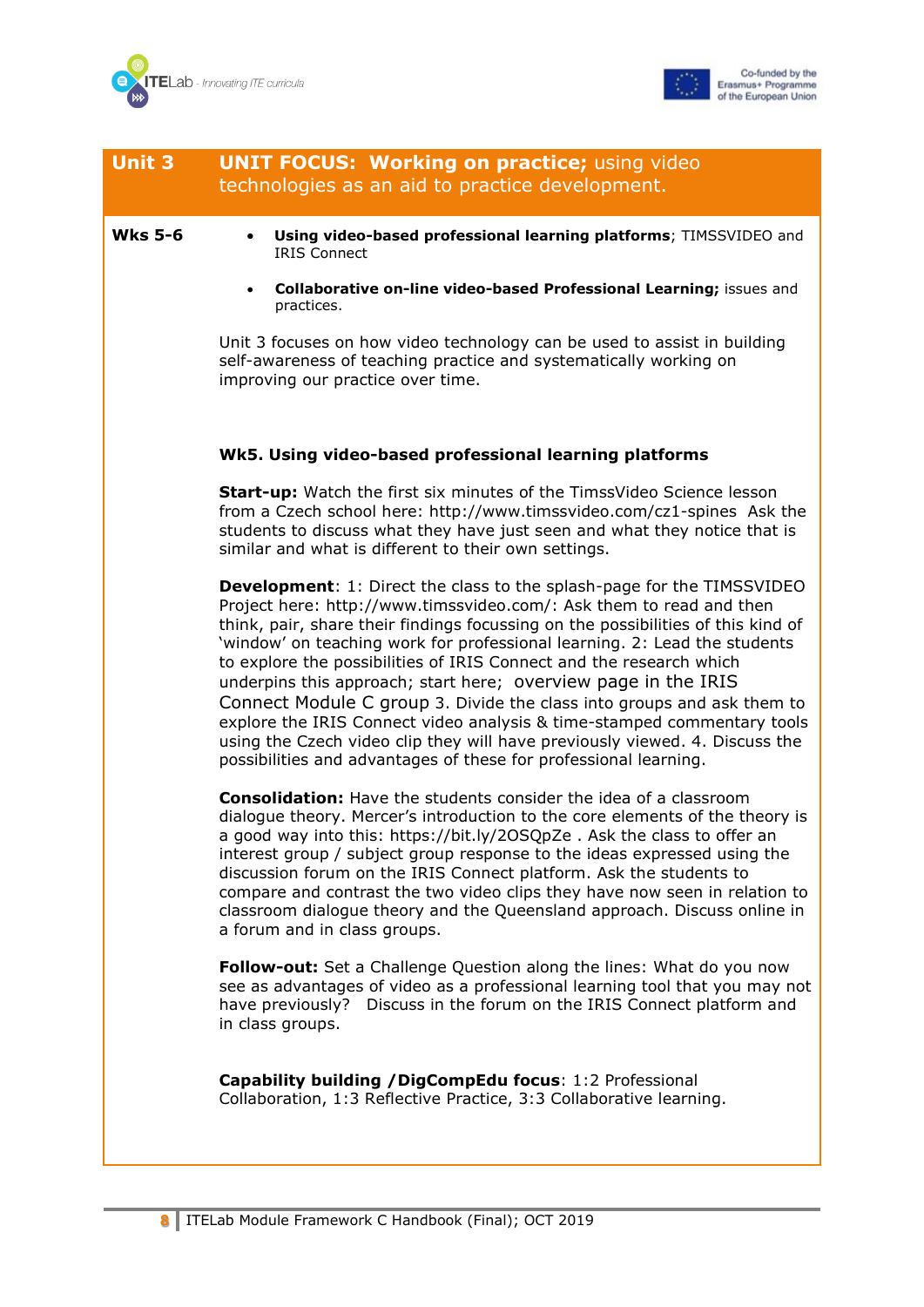



**Week 6. Collaborative, online, video-based Professional Learning;**  issues and practices

**Start-up:** Ask the class to review the outcomes to the Challenge Question from the previous week; *What do you now see as advantages of video as a professional learning tool that you may not have previously?* Draw out any positives and discuss resolutions to any negatives that emerge.

**Development**: 1: Direct the students to the [Iris Connect Platform Film](https://europe.irisconnect.com/groups/20084/pages/33926)  [Club activity. 2:](https://europe.irisconnect.com/groups/20084/pages/33926) In pairs, plan a talking point statement or a question. 3: Set up a mobile device to record using the IRIS connect app. Then, in groups, conduct and record a role play classroom activity using the talking point statements, focusing on the use of questioning and facilitation of classroom dialogue. 4: Share the recording to the Module C group on the platform.

**Consolidation:** 1: Review and comment on the role play clip in relation to classroom dialogue prompt questions 2: Repeat, using a clip from another group 3: Discuss as a class the possibilities of structured reflection using frames and taxonomies.

#### **Follow-out:**

Ask the students to investigate school policies on the recording and uploading of learning event videos with the intention of writing a personal practice protocol, incorporating both that policy and the relevant advice from the IRIS and TeachHub sites. Consider the concept of *reflective criticism* on digital resources using Catapano's Interrogative Frame from *TeachHub*: http://www.teachhub.com/technique-self-reflection-videorecording . [See ANNEX.]

**Capability building /DigCompEdu focus**: 1:3 Reflective Practice, 2:1 Selecting Digital Resources, 2:2 Creating & Modifying Digital Resources, 3:3 Collaborative learning, 3:4 Self-regulated Learning, 5:1 Accessibility & Inclusion, 6.1 Facilitating learners' Information & media literacy.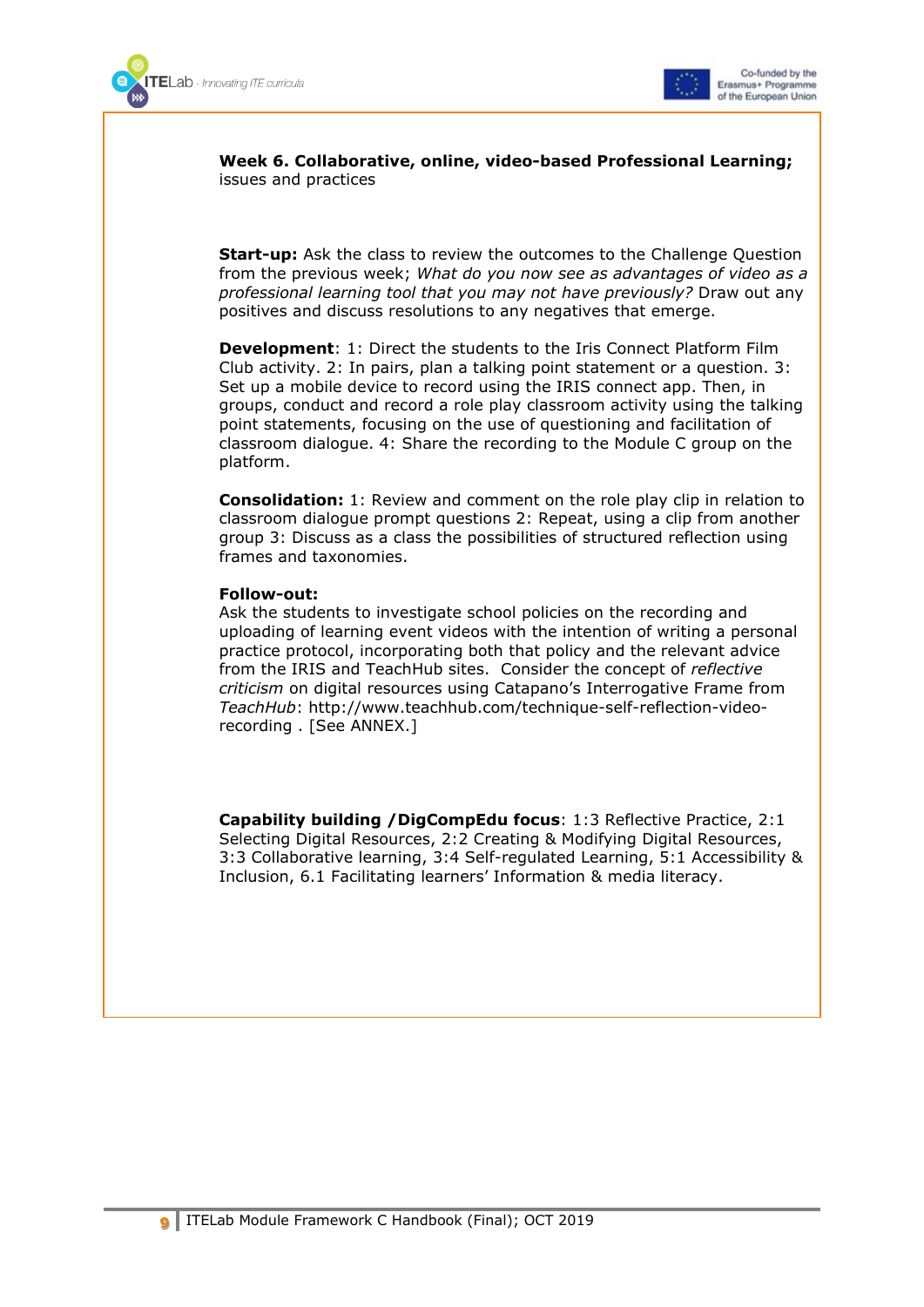



| <b>Module</b><br><b>Assessment</b>                                                             | <b>Locally Arranged and Locally Framed</b>                                                                                                                                                                              |
|------------------------------------------------------------------------------------------------|-------------------------------------------------------------------------------------------------------------------------------------------------------------------------------------------------------------------------|
| Personal<br><b>Learning Plan;</b><br>Pedagogically strong<br>& Technology<br>Enhanced Learning | An account of the design, production, resourcing, and a critical<br>reflection on a personal learning plan for three to five lessons,<br>covering a topic of concern to the beginning teacher.<br>(Approx. 3000 words.) |
|                                                                                                | [SUGGESTED]<br>[Locally framed and parametered as appropriate to a 3credit ECTS<br>offering.]<br>Aligned against points and coverage requirements for <i>Microsoft</i><br><i>Innovative Educator</i> certification.     |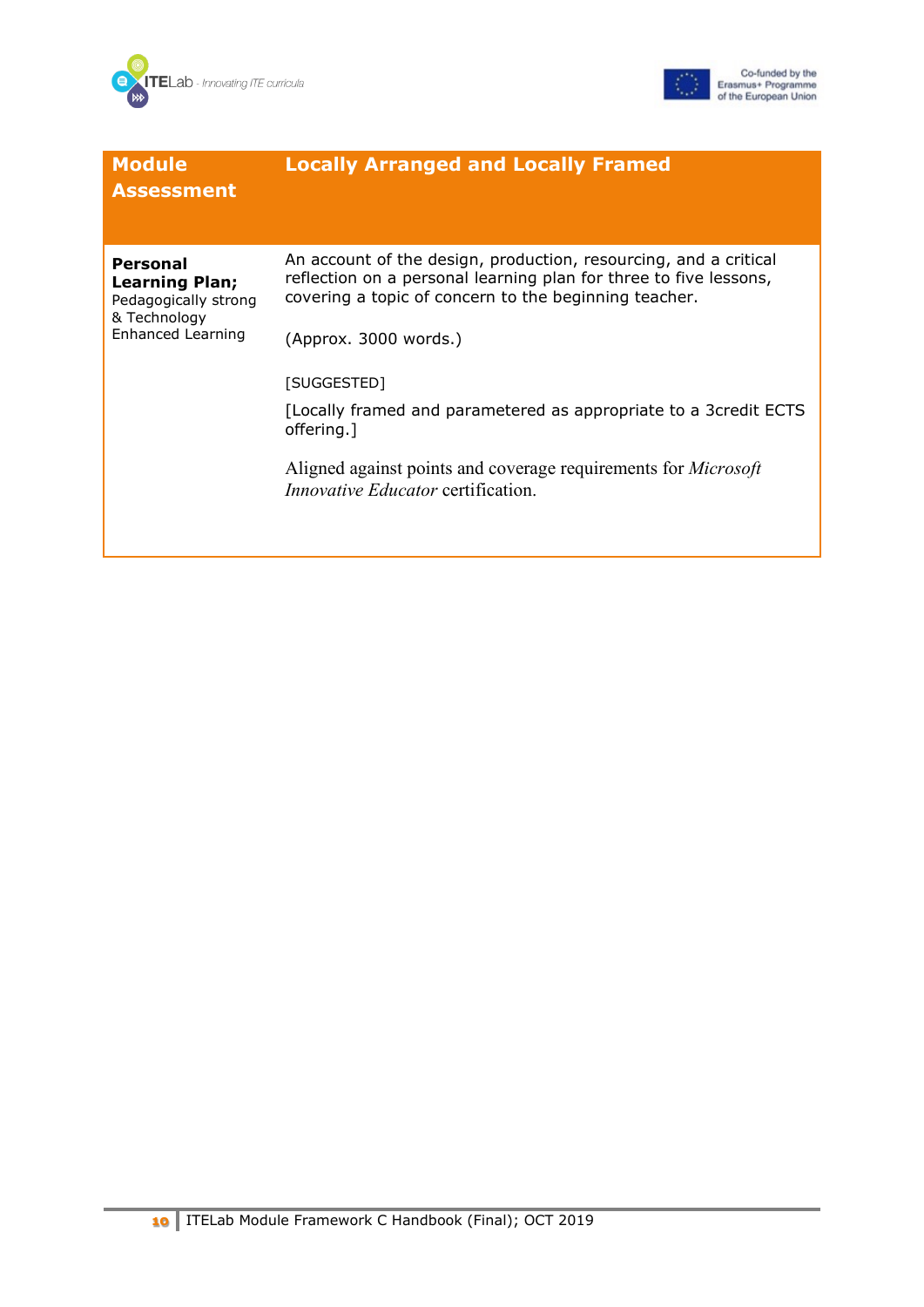





From:Final Report of the DigCompEdu Project: *European Framework for the Digital Competence of Educators; DigCompEdu*, Redecker, C and Punie, Y (eds) (2017) EUR28775 EN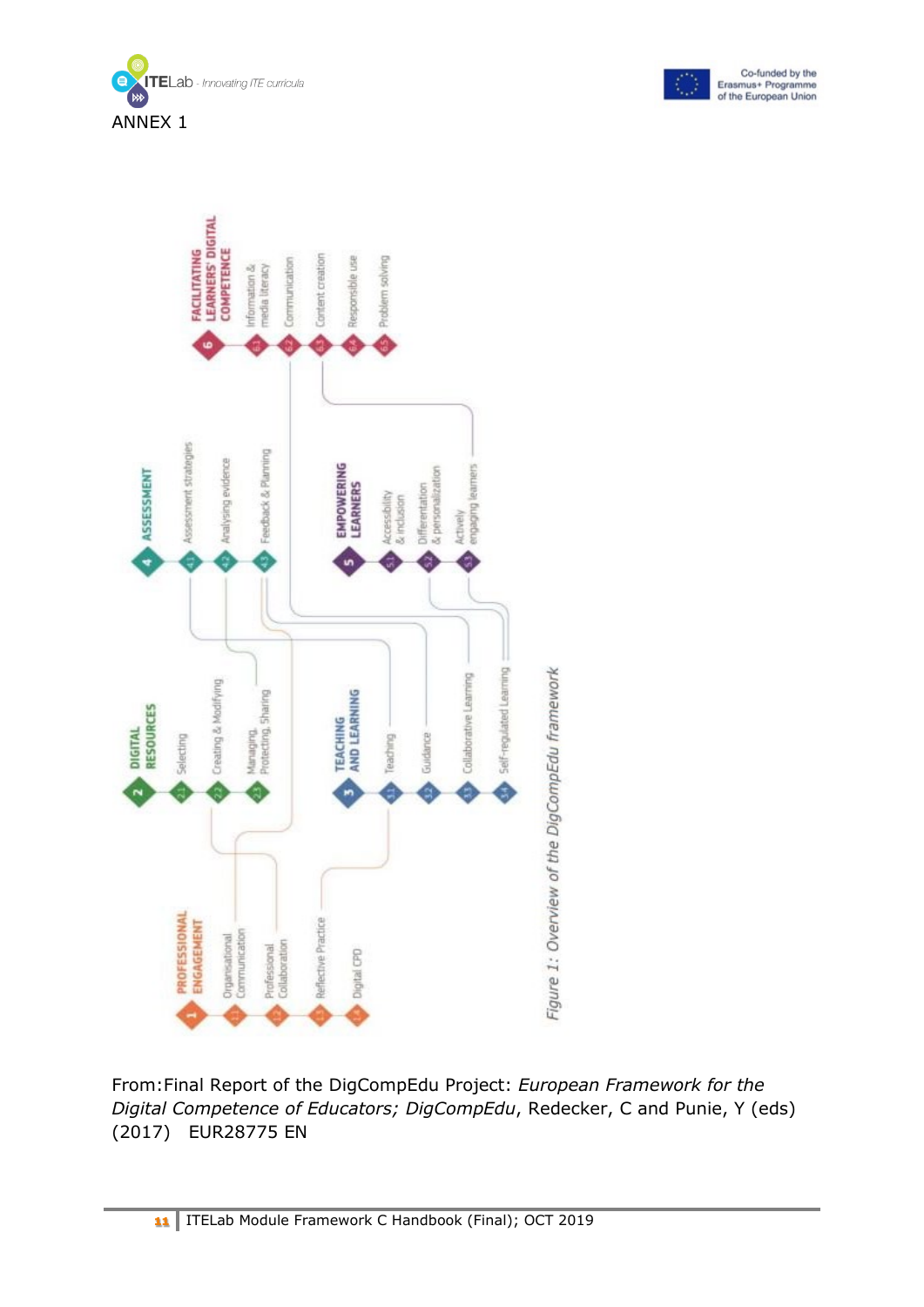



#### Direct Link to the Learning Scenarios Template:

| $\sum_{\text{CO-LAB}} \sqrt{\frac{C_{\text{cutoff}}}{\text{Lap}}}$                                 |                                 |                                    |                         |                             |                           |          |                              |
|----------------------------------------------------------------------------------------------------|---------------------------------|------------------------------------|-------------------------|-----------------------------|---------------------------|----------|------------------------------|
| <b>Scenario Title:</b>                                                                             |                                 |                                    |                         |                             |                           |          |                              |
|                                                                                                    | <b>dream</b>                    | explore                            |                         | mak                         |                           | e-mak    | show                         |
| <b>Learning Activities</b>                                                                         | Free thinking,<br>sharing ideas | Looking for and<br>finding content | Structuring<br>thoughts | Developing or<br>practising | Interviewing/<br>Feedback | Revising | Performing and<br>presenting |
| Time (weeks)                                                                                       |                                 |                                    |                         |                             |                           |          |                              |
| Goal<br>(learning outcomes,<br>match to specification)                                             |                                 |                                    |                         |                             |                           |          |                              |
| <b>Description</b><br>(of each learning activity)                                                  |                                 |                                    |                         |                             |                           |          |                              |
| Learning Environment/s<br>(the physical or virtual<br>setting(s) in which<br>learning takes place) |                                 |                                    |                         |                             |                           |          |                              |
| Digital Technologies and<br>Tools                                                                  |                                 |                                    |                         |                             |                           |          |                              |
| Roles<br>(teacher, students,<br>parents, experts, etc.)                                            |                                 |                                    |                         |                             |                           |          |                              |
|                                                                                                    |                                 |                                    |                         |                             |                           |          |                              |
| C Erasmus+                                                                                         | European                        |                                    |                         |                             |                           |          |                              |

[http://colab.eun.org/c/document\\_library/get\\_file?uuid=3a379a60-ef14-43d6-](http://colab.eun.org/c/document_library/get_file?uuid=3a379a60-ef14-43d6-89f2-d454cdb5004c&groupId=5897016) [89f2-d454cdb5004c&groupId=5897016](http://colab.eun.org/c/document_library/get_file?uuid=3a379a60-ef14-43d6-89f2-d454cdb5004c&groupId=5897016)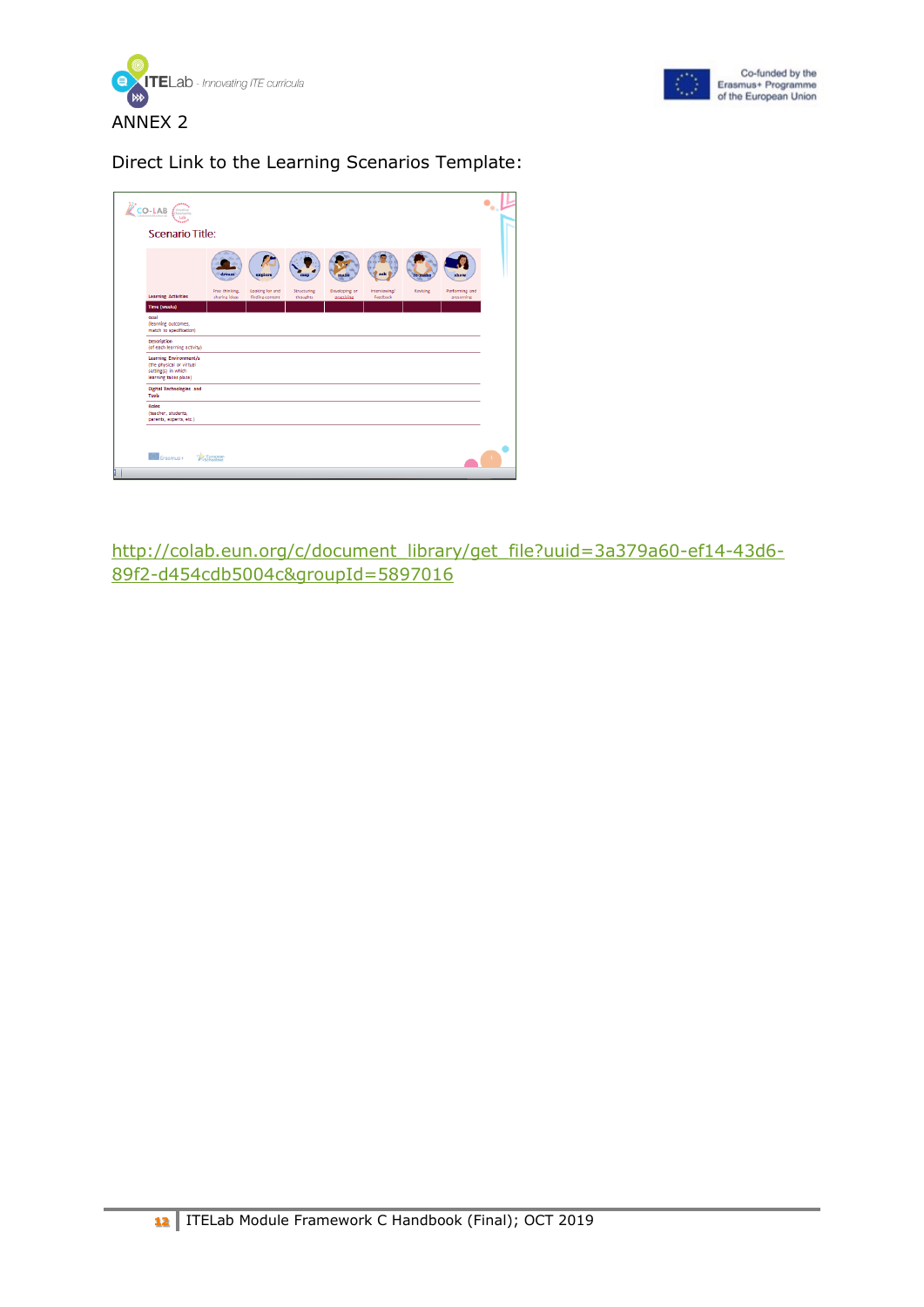



#### **Catapano's Interrogative Frame** from *TeachHub*:

http://www.teachhub.com/technique-self-reflection-video-recording

- How loudly do I speak?
- Do I get off track at all? How often?
- Do I do anything annoying or distracting with my voice, gestures, posture, etc.?
- How clear are my instructions for activities?
- How clearly do I communicate the big ideas in a lesson?
- Am I interacting with students effectively?
- What are students doing as I'm speaking?
- Does my method of instruction seem appropriate for the content and goal I have in mind?
- How much time do I spend talking about things that don't need to be talked about?